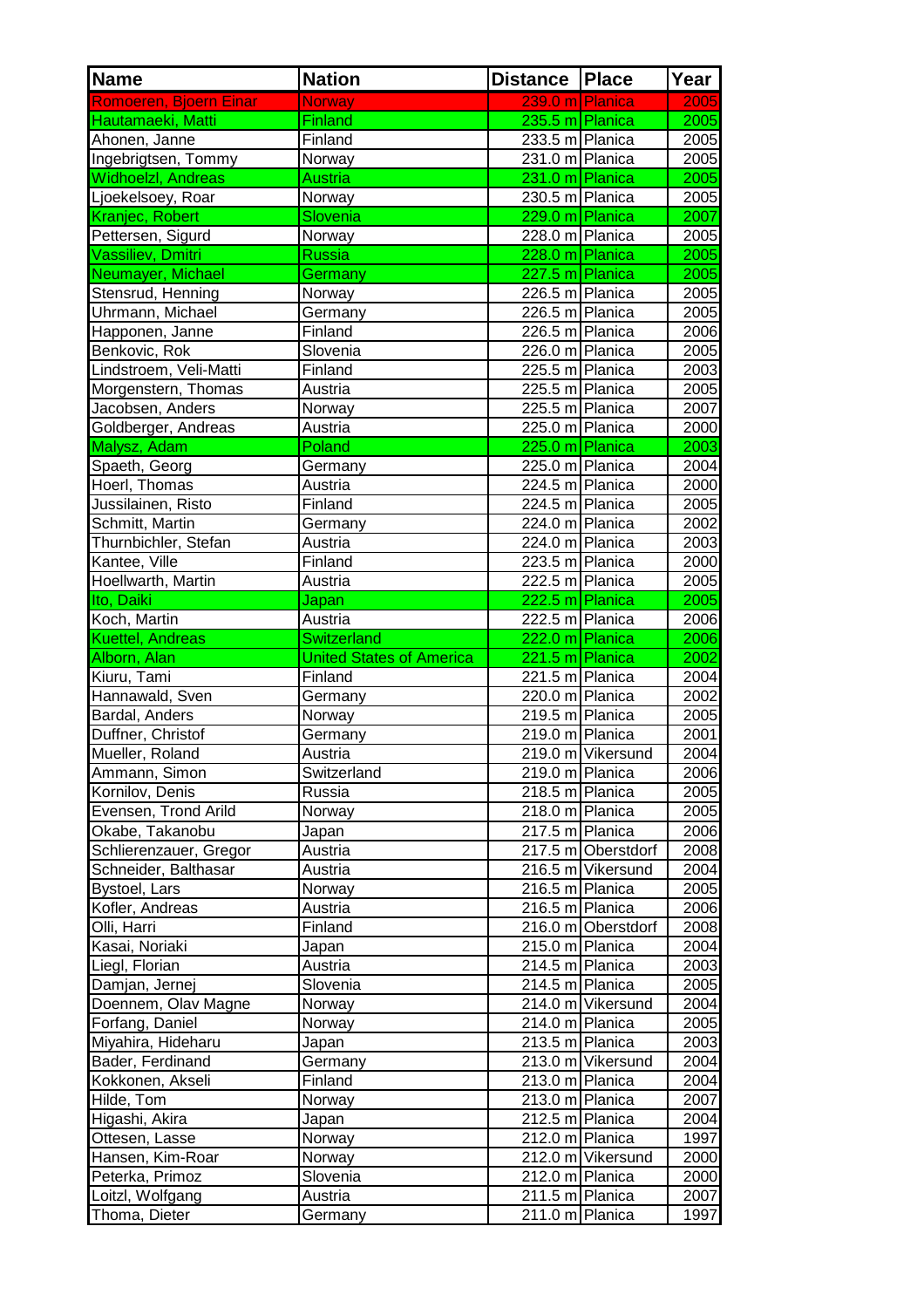| Smedby, Jostein     | Norway                   | 211.0 m Vikersund  | 2004  |
|---------------------|--------------------------|--------------------|-------|
| Enger, Ole Christen | Norway                   | 210.5 m Vikersund  | 2004  |
| Stoch, Kamil        | Poland                   | 210.5 m Planica    | 2007  |
| Bredesen, Espen     | Norway                   | 210.0 m Planica    | 1997  |
| Andersen, David     | Norway                   | 209.0 m Planica    | 2000  |
| Yliriesto, Kimmo    | Finland                  | 209.0 m Planica    | 2002  |
| Janda, Jakub        | <b>Czech Republic</b>    | 209.0 m Planica    | 2003  |
| Hocke, Stephan      | Germany                  | 208.5 m Planica    | 2005  |
| Pikl, Primoz        | Slovenia                 | 208.0 m Planica    | 2007  |
| Cecon, Roberto      | <b>Italy</b>             | 207.5 m Planica    | 2003  |
| Dessum, Nicolas     | France                   | 207.5 m Planica    | 2003  |
| Grimholm, Isak      | Sweden                   | 207.5 m Planica    | 2007  |
| Dorner, Karl-Heinz  | Austria                  | 207.0 m Oberstdorf | 2001  |
| Ritzerfeld, Joerg   | Germany                  | 207.0 m Planica    | 2002  |
| Chedal, Emmanuel    | France                   | 207.0 m Planica    | 2003  |
| Ulimoen, Erik       | Norway                   | 207.0 m Vikersund  | 2004  |
| Funaki, Kazuyoshi   |                          | 206.5 m Planica    | 1999  |
|                     | Japan                    | 206.5 m Vikersund  |       |
| Pekkala, Olli       | Finland                  |                    | 2004  |
| Lazzaroni, David    | France                   | 206.5 m Planica    | 2007  |
| Pauli, Arthur       | Austria                  | 206.5 m Planica    | 2007  |
| Oestbakken, Ole     | Norway                   | 206.0 m Vikersund  | 2000  |
| Medved, Igor        | Slovenia                 | 206.0 m Planica    | 2001  |
| Morassi, Andrea     | Italy                    | 206.0 m Planica    | 2007  |
| Keituri, Kalle      | Finland                  | 205.5 m Planica    | 2005  |
| Matura, Jan         | Czech Republic           | 205.5 m Planica    | 2005  |
| Mateja, Robert      | Poland                   | 205.5 m Planica    | 2007  |
| Hajek, Antonin      | Czech Republic           | 205.5 m Harrachov  | 2008  |
| Jean-Prost, Nicolas | France                   | 205.0 m Planica    | 1997  |
| Jaekle, Hansjoerg   | Germany                  | 205.0 m Planica    | 2000  |
| Iskra, Branko       | Slovenia                 | 205.0 m Planica    | 2005  |
| Brenden, Kritsian   | Norway                   | 204.5 m Planica    | 1999  |
| Watase, Yuta        | Japan                    | 204.5 m Planica    | 2001  |
| Hautamaeki, Jussi   | Finland                  | 204.0 m Planica    | 2001  |
| Fras, Damjan        | Slovenia                 | 204.0 m Planica    | 2002  |
| Zupan, Bine         | Slovenia                 | 204.0 m Planica    | 2006  |
| Ipatov, Dimitry     | Russia                   | 204.0 m Planica    | 2007  |
| Lappi, Arttu        | Finland                  | 204.0 m Vikersund  | 20071 |
| Soininen, Jani      | Finland                  | 203.5 m Planica    | 1997  |
| Lang, Grega         | Slovenia                 | 203.5 m Planica    | 2000  |
| Horngacher, Stefan  | Austria                  | 203.5 m Planica    | 2001  |
| Moellinger, Michael | Switzerland              | 203.5 m Planica    | 2003  |
| Herr, Alexander     | Germany                  | 203.5 m Kulm       | 2006  |
| Nieminen, Toni      | Finland                  | 203.0 m Planica    | 1994  |
| Nagiller, Christian | Austria                  | 203.0 m Kulm       | 2003  |
| Sakala, Jaroslav    | Czech Republic           | 202.5 m Kulm       | 2000  |
| Mazoch, Jan         | Czech Republic           | 202.5 m Planica    | 2005  |
| Lackner, Daniel     | Austria                  | 202.5 m Kulm       | 2006  |
| Zyla, Piotr         | Poland                   | 202.5 m Planica    | 2007  |
| Schwarzenberger, R. | Austria                  | 202.0 m Oberstdorf | 2001  |
| Erikson, Johan      | Sweden                   | 202.0 m Oberstdorf | 2004  |
| Rutkowski, Mateusz  | Poland                   | 201.5 m Planica    | 2004  |
| Salminen, Pekka     | Finland                  | 201.5 m Oberstdorf | 2004  |
| Jiroutek, Jakub     | Czech Republic           | 201.0 m Harrachov  | 1996  |
| Druml, Matja        | Austria                  | 201.0 m Planica    | 2005  |
| Yoshioka, Kazuya    | Japan                    | 200.0 m Oberstdorf | 2001  |
| Jones, Clint        | United States of America | 200.0 m Planica    | 2003  |
| Mechler, Maximilian | Germany                  | 200.0 m Planica    | 2004  |
| Metzler, Bernhard   | Austria                  | 200.0 m Vikersund  | 2004  |
| Bogataj, Jure       | Slovenia                 | 199.5 m Planica    | 2005  |
| Dolezal, Michal     | Czech Republic           | 199.0 m Harrachov  | 1996  |
|                     |                          | 198.5 m Planica    |       |
| Nakamura, Kazuhiro  | Japan                    |                    | 2000  |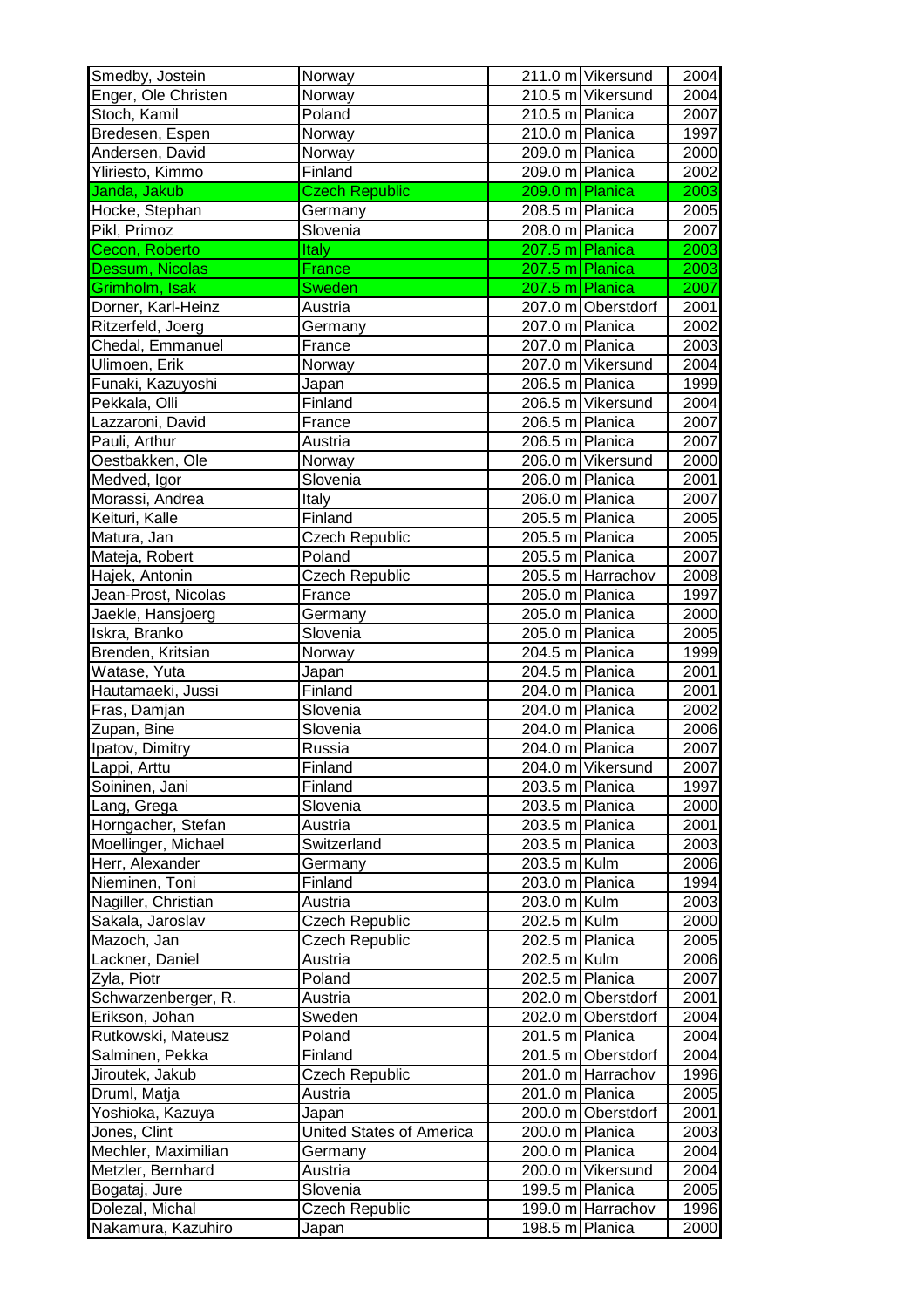| Ylijaervi, Janne      | Finland           | 198.5 m Planica        | 2002 |
|-----------------------|-------------------|------------------------|------|
| Karelin, Pavel        | Russia            | 198.5 m Oberstdorf     | 2008 |
| Suchacek, Jakub       | Czech Republic    | 198.0 m Planica        | 1997 |
| Chaadaev, Petr        | <b>Belarus</b>    | 197.5 m Kulm           | 2006 |
| Tepes, Jurij          | Slovenia          | 197.5 m Planica        | 2007 |
| Landert, Guido        | Switzerland       | 197.5 m Harrachov      | 2008 |
| Harada, Masahiko      | Japan             | 197.0 m Planica        | 1999 |
| Jaafs, Kristoffer     | Sweden            | 197.0 m Planica        | 2001 |
| Urbanc, Rok           | Slovenia          | 197.0 m Planica        | 2005 |
| Zhaparov, Radik       | <b>Kazakhstan</b> | 196.5 m Planica        | 2007 |
| Freiholz, Sylvain     | Switzerland       | 196.0 m Planica        | 1999 |
| Else, Dirk            | Germany           | 195.5 m Planica        | 2000 |
| Santiago, Remi        | France            | 195.5 m Harrachov      | 2002 |
| <b>Mesik, Martin</b>  | Slovakia          | $195.5 \text{ m}$ Kulm | 2006 |
|                       | Switzerland       | 195.0 m Planica        | 1997 |
| Steinauer, Marco      |                   |                        |      |
| Pochwala, Tomasz      | Poland            | 195.0 m Harrachov      | 2002 |
| Kaltenboeck, Bastian  | Austria           | 195.0 m Planica        | 2003 |
| Salumae, Jens         | <b>Estonia</b>    | 195.0 m Planica        | 2004 |
| Uram, Matej           | Slovakia          | 194.0 m Oberstdorf     | 2001 |
| Bracht, Kai           | Germany           | 194.0 m Kulm           | 2003 |
| Hrgota, Robert        | Slovenia          | 194.0 m Planica        | 2006 |
| Meznar, Mitja         | Slovenia          | 194.0 m Planica        | 2007 |
| Sandaker, Jon Petter  | Norway            | 193.5 m Oberstdorf     | 1998 |
| Sinkovec, Jure        | Slovenia          | 193.5 m Planica        | 2005 |
| Takeuchi, Taku        | Japan             | 193.5 m Planica        | 2007 |
| Juris, Jaan           | Estonia           | 193.0 m Kulm           | 2003 |
| Evensen, Johan Remen  | Norway            | 193.0 m Planica        | 2007 |
| Lie, Haavard          | Norway            | 192.5 m Planica        | 1997 |
| Audenrieth, Roland    | Germany           | 192.5 m Planica        | 2001 |
| Hakola, Lauri         | Finland           | 192.5 m Vikersund      | 2004 |
| Hula, Stefan          | Poland            | 192.5 m Planica        | 2006 |
| Kaiser, Stefan        | Austria           | 192.0 m Vikersund      | 2004 |
| Radelj, Jure          | Slovenia          | 191.5 m Planica        | 1997 |
| Pieper, Stefan        | Germany           | 191.5 m Vikersund      | 2004 |
| Silaev, Alexei        | Russia            | 191.5 m Planica        | 2004 |
| Read, Stefan          | Canada            | 191.5 m Planica        | 2007 |
| Reuteler, Bruno       | Switzerland       | 191.0 m Planica        | 1997 |
| Dlugopolski, Krystian | Poland            | 191.0 m Vikersund      | 2004 |
| Simon, Erik           | Germany           | 191.0 m Planica        | 2007 |
| Robnik, Gorazd        | Slovenia          | 190.5 m Vikersund      | 2004 |
| Ruuskanen, Juha-Matti |                   | 190.5 m Vikersund      |      |
|                       | Finland           |                        | 2004 |
| Skupien, Wojciech     | Poland            | 190.5 m Planica        | 2004 |
| Colloredo, Sebastian  | Italy             | 190.5 m Planica        | 2007 |
| Sedlak, Borek         | Czech Republic    | 190.5 m Oberstdorf     | 2008 |
| Siegmund, Gerd        | Germany           | 190.0 m Oberstdorf     | 1998 |
| Loeffler, Frank       | Germany           | 190.0 m Planica        | 2000 |
| Sandvold, Tom         | Norway            | 190.0 m Vikersund      | 2000 |
| Aaraas, Jon           | Norway            | 190.0 m Harrachov      | 2008 |
| Hlava, Jakub          | Czech Republic    | 189.5 m Planica        | 2000 |
| Aren, Andreas         | Sweden            | 189.5 m Oberstdorf     | 2008 |
| Koudelka, Roman       | Czech Republic    | 189.5 m Oberstdorf     | 2008 |
| Laitinen, Mika        | Finland           | 189.0 m Harrachov      | 1996 |
| Brevig, Magnus        | Norway            | 189.0 m Vikersund      | 2004 |
| Hlava, Lukas          | Czech Republic    | 189.0 m Planica        | 2007 |
| Saito, Hiroya         | Japan             | 188.5 m Planica        | 1997 |
| Zonta, Peter          | Slovenia          | 188.5 m Planica        | 2002 |
| Bilban, Blaz          | Slovenia          | 188.0 m Planica        | 2000 |
| Takano, Teppei        | Japan             | 188.0 m Planica        | 2003 |
| Petrat, Hans          | Germany           | 188.0 m Vikersund      | 2004 |
| Wangen, Erik Leine    | Norway            | 188.0 m Vikersund      | 2004 |
| Tochimoto, Shohhei    | Japan             | 186.5 m Oberstdorf     | 2008 |
|                       |                   |                        |      |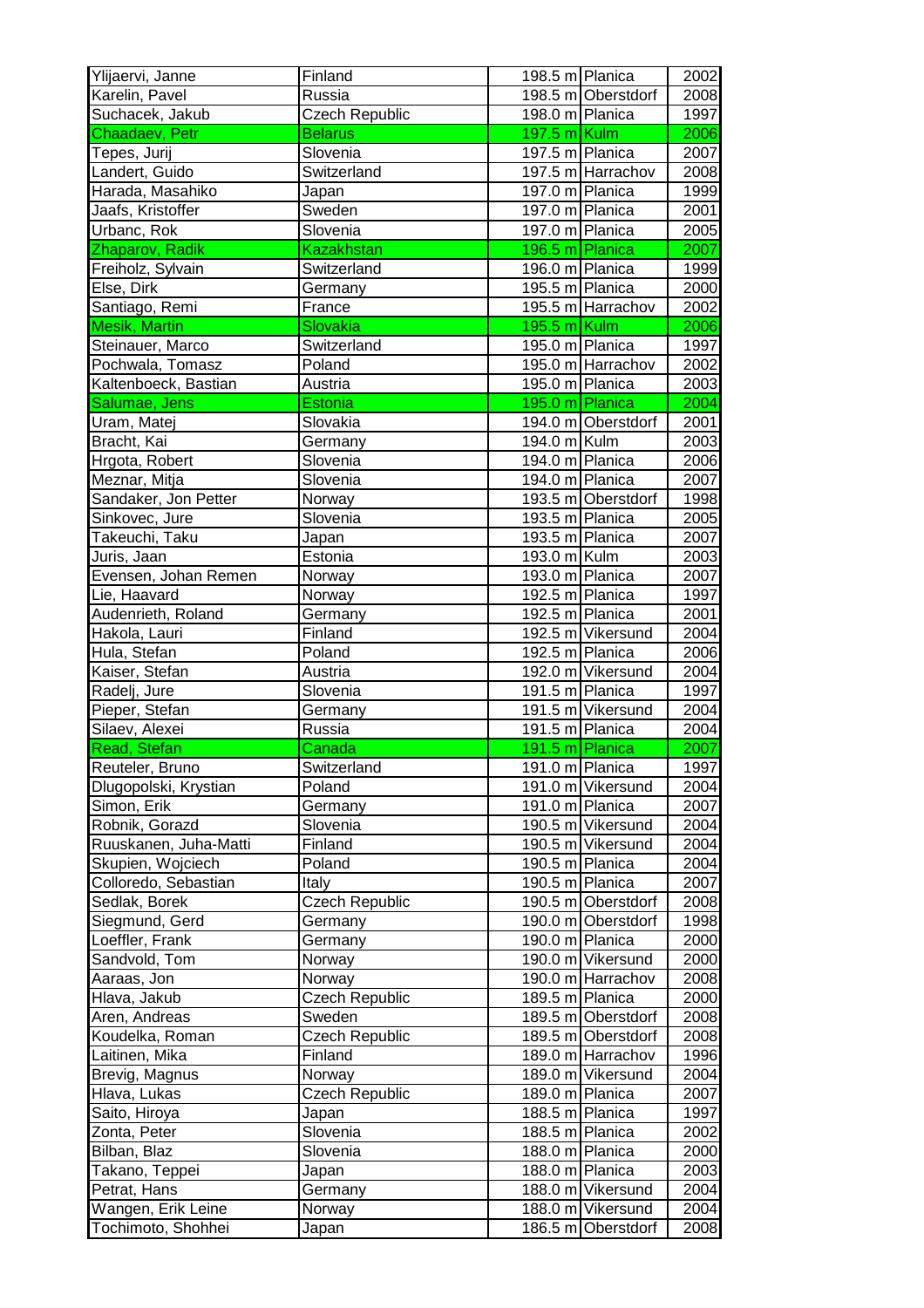| Kruczek, Lukasz           | Poland                          | 186.0 m Planica    | 2001 |
|---------------------------|---------------------------------|--------------------|------|
| Rosliakov, Ilja           | Russia                          | 186.0 m Kulm       | 2003 |
| Beltrame, Marco           | Italy                           | 186.0 m Planica    | 2005 |
| Ikonen, Joonas            | Finland                         | 186.0 m Planica    | 2006 |
| Solem, Morten             | Norway                          | 185.5 m Oberstdorf | 2004 |
| Ulmer, Christian          | Germany                         | 185.5 m Planica    | 2007 |
| Kaneko, Yusuke            | Japan                           | 185.0 m Vikersund  | 2004 |
| Choi, Heung Chul          | <b>Korea</b>                    | 184.5 m Planica    | 2004 |
| Bruder, Christian         | Germany                         | 184.5 m Planica    | 2005 |
| Fettner, Manuel           | Austria                         | 184.5 m Planica    | 2006 |
| Vien, Anders              | Norway                          | 184.0 m Vikersund  | 2004 |
| Gay, Jerome               | France                          | 183.5 m Planica    | 1997 |
| Zupan-Urh, Primoz         | Slovenia                        | 183.5 m Planica    | 2001 |
| Kvarstad, Stian           | Norway                          | 183.0 m Vikersund  | 1998 |
| Sliz, Rafal               | Poland                          | 183.0 m Planica    | 2005 |
| Vrhovnik, Blaz            | Slovenia                        | 182.5 m Planica    | 2002 |
| Fatchullin, Ildar         | Russia                          | 182.0 m Kulm       | 2006 |
| Descombes Sevoie, Vincent | France                          | 182.0 m Planica    | 2007 |
| Lunardi, Ivan             | Italy                           | 181.0 m Kulm       | 2000 |
| Zupan, Primoz             | Slovenia                        | 179.5 m Planica    | 2005 |
| Aspelund, Christian       | Norway                          | 179.0 m Vikersund  | 2004 |
| Ichinohe, Tsuyoshi        | Japan                           | 179.0 m Vikersund  | 2004 |
| Miettinen, Juha           | Finland                         | 179.0 m Vikersund  | 2004 |
| Sparovec, Matevz          | Slovenia                        | 179.0 m Planica    | 2006 |
|                           | Poland                          | 178.5 m Oberstdorf | 2008 |
| Bachleda, Marcin          |                                 |                    |      |
| Lasarovich, Oleksander    | <b>Ukraine</b>                  | 178.5 m Oberstdorf | 2008 |
| Khamidullin, Artur        | Russia                          | 178.0 m Planica    | 1997 |
| Kang, Chil Gu             | Korea                           | 178.0 m Planica    | 2002 |
| Eberharter, Wilfried      | Austria                         | 177.5 m Planica    | 1999 |
| Kim, Hyun Ki              | Korea                           | 177.5 m Kulm       | 2006 |
| Jirotka, David            | Czech Republic                  | 177.0 m Harrachov  | 2001 |
| Anisimov, Maxim           | <b>Belarus</b>                  | 176.0 m Oberstdorf | 2004 |
| Vogel, Marc               | Switzerland                     | 176.0 m Vikersund  | 2004 |
| Yamada, Hiroki            | Japan                           | 176.0 m Oberstdorf | 2004 |
| Schwall, Tommy            | <b>United States of America</b> | 175.5 m Planica    | 2004 |
| Filimonov, Stanislav      | Kazakhstan                      | 175.0 m Kulm       | 2000 |
| Nishishita, Kazuki        | Japan                           | 175.0 m Planica    | 2000 |
| Boshchuk, Volodymyr       | Ukraine                         | 175.0 m Oberstdorf | 2008 |
| Egeberg, Tommy            | Norway                          | 174.5 m Vikersund  | 2004 |
| Kern, Andraz              | Slovenia                        | 174.0 m Planica    | 2004 |
| Parma, Jiri               | Czech Republic                  | 173.5 m Planica    | 2002 |
| Cikl, Martin              | Czech Republic                  | 173.0 m Oberstdorf | 2008 |
| Parpan, Rico              | Switzerland                     | 172.5 m Planica    | 1999 |
| Tajner, Tomislaw          | Poland                          | 172.5 m Vikersund  | 2004 |
| Durand, Florentin         | France                          | 172.0 m Planica    | 2001 |
| Chiapolino, Stefano       | Italy                           | 172.0 m Vikersund  | 2004 |
| Norcic, Bine              | Slovenia                        | 171.0 m Planica    | 2003 |
| Karpenko, Nikolay         | Kazakhstan                      | 170.5 m Oberstdorf | 2008 |
| Stejfa, Pavel             | Czech Republic                  | 169.5 m Harrachov  | 2001 |
| Musiol, Julian            | Germany                         | 167.0 m Vikersund  | 2004 |
| Guignard, Antoine         | Switzerland                     | 164.5 m Oberstdorf | 2008 |
| Zelencik, Jan             | Slovakia                        | 164.0 m Oberstdorf | 1996 |
| Okamura, Sota             | Japan                           | 162.5 m Oberstdorf | 2001 |
| Karaulov, Ivan            | Kazakhstan                      | 162.5 m Oberstdorf | 2004 |
| Grimholm, Jakob           | Sweden                          | 161.5 m Kulm       | 2006 |
| Damjan, Anze              | Slovenia                        | 161.5 m Planica    | 2007 |
| Umezaki, Keita            | Japan                           | 160.5 m Kulm       | 2006 |
| Kreuzer, Christoph        | <b>The Netherlands</b>          | 159.5 m Planica    | 2002 |
| Shumbarets, Vitaliy       | Ukraine                         | 159.5 m Oberstdorf | 2008 |
| Gaiduk, Pawel             | Kazakhstan                      | 158.0 m Kulm       | 2000 |
| Peterka, Uros             | Slovenia                        | 158.0 m Planica    | 2002 |